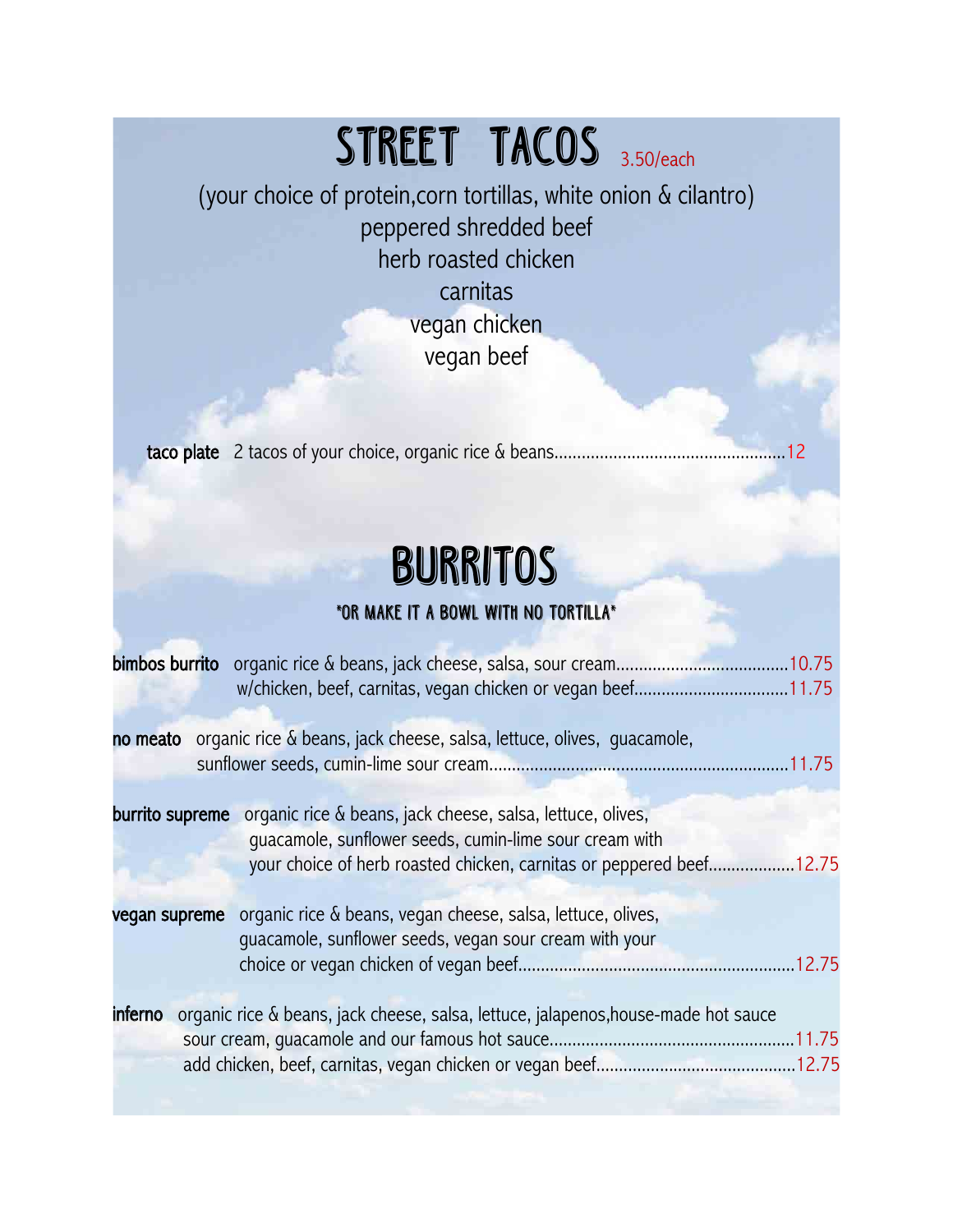### **nachos**

| <b>bimbos nachos</b> corn chips, melted jack cheese, green onion, jalapenos, salsa |  |
|------------------------------------------------------------------------------------|--|
|                                                                                    |  |
|                                                                                    |  |
|                                                                                    |  |

## **quesadillas**

| <b>bimbos quesadilla</b> grilled flour tortilla loaded with melted jack cheese w/salsa9.75 |  |
|--------------------------------------------------------------------------------------------|--|
| add chicken, beef, carnitas, vegan chicken or vegan beef10.75                              |  |

**sides**

chips & guacamole...............6.50

## **cerveZas**

| pabst4                           |
|----------------------------------|
|                                  |
| tecate tall boy5                 |
|                                  |
| seatttle cider (sweet or dry)7.5 |
|                                  |
|                                  |
|                                  |
|                                  |

### draft bottles & cans

| tecate tall boy5                  |
|-----------------------------------|
|                                   |
| seatttle cider (sweet or dry)7.50 |
| stella artois6                    |
| white claw6.50                    |
|                                   |

**WINE**

sangria.........glass 9......carafe...24 house red or white wine....8

house rose can.................10

### soft drinks

coke, diet coke, sprite, root beer or lemonade........................................3.50 horchata.....................................................................................................4